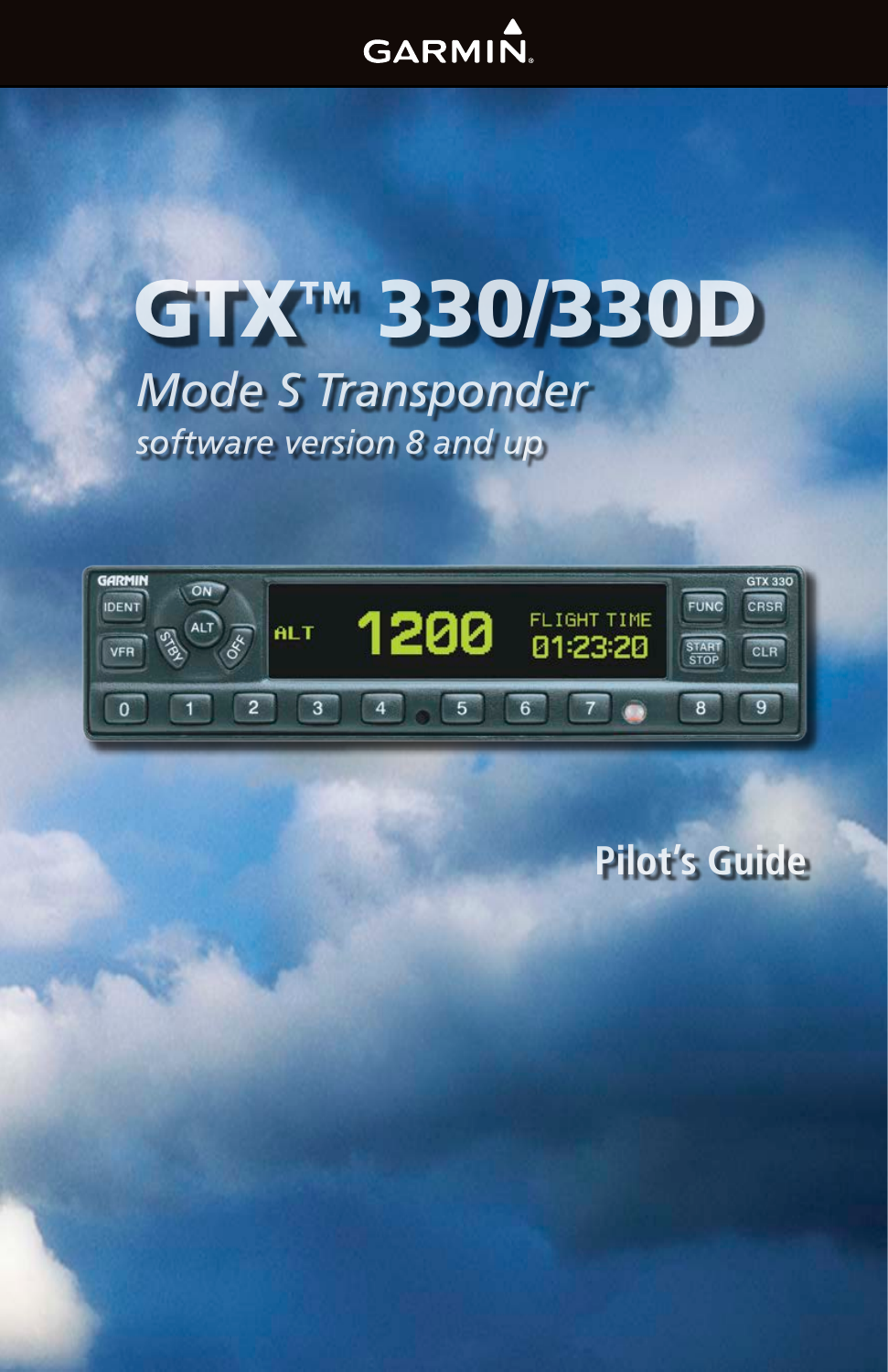#### © Copyright 2002, 2007, 2008, 2012, 2014, 2016, 2017 Garmin Ltd. or its subsidiaries All Rights Reserved

Except as expressly provided herein, no part of this manual may be reproduced, copied, transmitted, disseminated, downloaded or stored in any storage medium, for any purpose without the express prior written consent of Garmin. Garmin hereby grants permission to download a single copy of this manual and of any revision to this manual onto a hard drive or other electronic storage medium to be viewed and to print one copy of this manual or of any revision hereto, provided that such electronic or printed copy of this manual or revision must contain the complete text of this copyright notice and provided further that any unauthorized commercial distribution of this manual or any revision hereto is strictly prohibited.

This manual is written for software version 8.01 or later, and is not suitable for earlier software versions. Refer to 190-00207-01 for earlier versions of software. Some differences in operation may be observed when comparing the information in this manual to earlier or later software versions.

#### Software License Agreement

BY USING THE GTX 330, YOU AGREE TO BE BOUND BY THE TERMS AND CONDITIONS OF THE FOLLOWING SOFTWARE LICENSE AGREEMENT. PLEASE READ THIS AGREEMENT CAREFULLY.

Garmin grants you a limited license to use the software embedded in this device (the "Software") in binary executable form in the normal operation of the product. Title, ownership rights and intellectual property rights in and to the Software remain in Garmin.

You acknowledge that the Software is the property of Garmin and is protected under the United States of America copyright laws and international copyright treaties. You further acknowledge that the structure, organization and code of the Software are valuable trade secrets of Garmin and that the Software in source code form remains a valuable trade secret of Garmin. You agree not to decompile, disassemble, modify, reverse assemble, reverse engineer or reduce to human readable form the Software or any part thereof or create any derivative works based on the Software. You agree not to export or re-export the Software to any country in violation of the export control laws of the United States of America.



**CAUTION:** The GTX 330 should be turned off before starting or shutting down aircraft engine(s).



**NOTE:** Reference to the GTX 330 Transponder throughout this Pilot's Guide includes operation of the GTX 330D Diversity Transponder also.



**NOTE:** Contact a Garmin authorized dealer for software updates.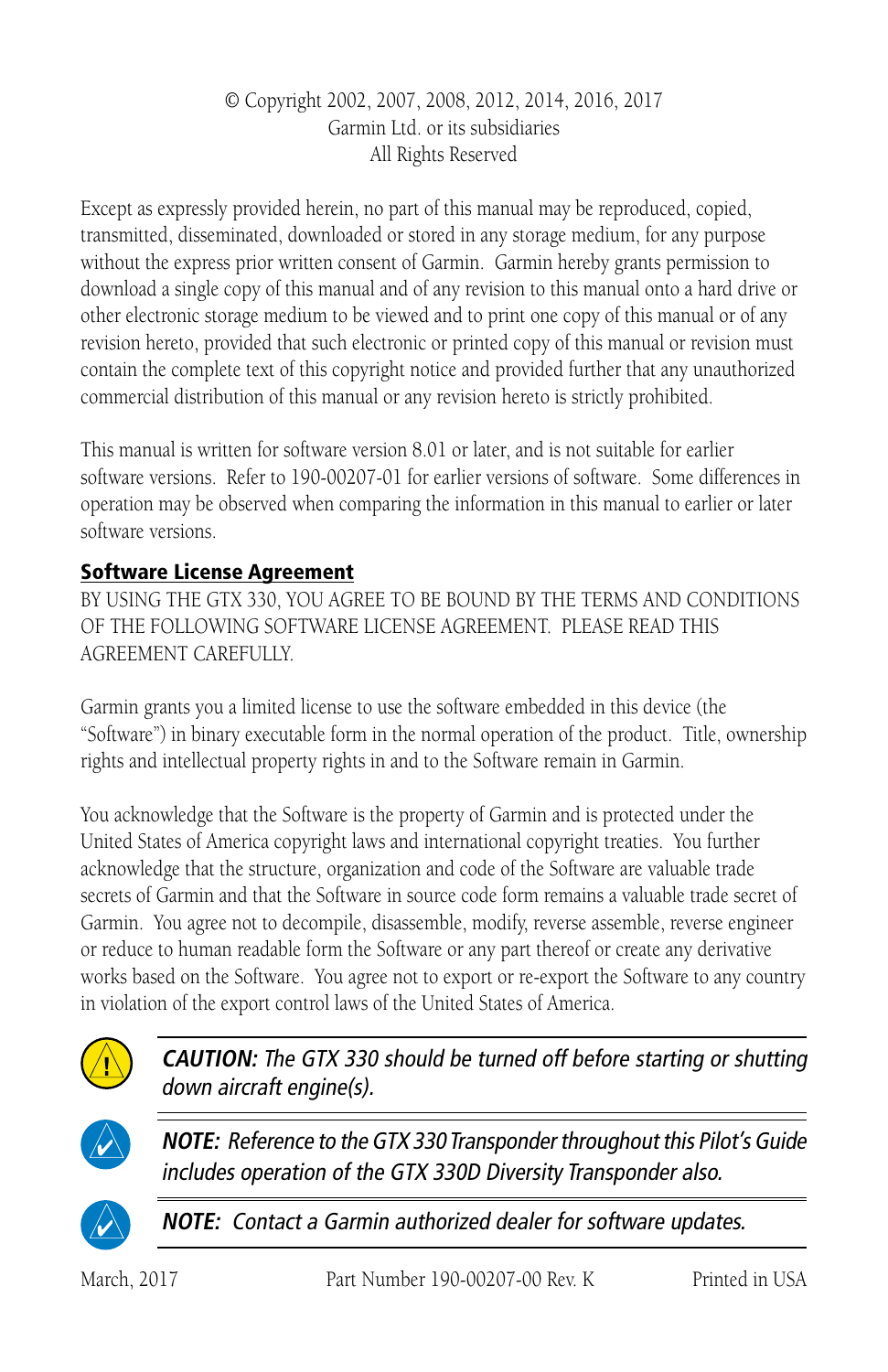#### Aviation Limited Warranty

All Garmin avionics products are warranted to be free from defects in materials or workmanship for the earlier of: 2 years or 800 flight hours from the date of purchase for new TSO remote-mount and TSO panelmount products; 1 year or 400 flight hours from the date of purchase for new Non-TSO remote-mount\* and Non-TSO panel-mount\*, portable products and any purchased newly-overhauled products; 6 months or 200 flight hours for factory repaired or newly-overhauled products exchanged through a Garmin Authorized Service Center. Within the applicable period, Garmin will, at its sole option, repair or replace any components that fail in normal use. Such repairs or replacement will be made at no charge to the customer for parts or labor, provided that the customer shall be responsible for any transportation cost. This Limited Warranty does not apply to: (i) cosmetic damage, such as scratches, nicks and dents; (ii) consumable parts, such as batteries, unless product damage has occurred due to a defect in materials or workmanship; (iii) damage caused by accident, abuse, misuse, water, flood, fire, or other acts of nature or external causes; (iv) damage caused by service performed by anyone who is not an authorized service provider of Garmin; or (v) damage to a product that has been modified or altered without the written permission of Garmin. In addition, Garmin reserves the right to refuse warranty claims against products or services that are obtained and/or used in contravention of the laws of any country.

This Limited Warranty also does not apply to, and Garmin is not responsible for, any degradation in the performance of any Garmin navigation product resulting from its use in proximity to any handset or other device that utilizes a terrestrial broadband network operating on frequencies that are close to the frequencies used by any Global Navigation Satellite System (GNSS) such as the Global Positioning Service (GPS). Use of such devices may impair reception of GNSS signals.

TO THE MAXIMUM EXTENT PERMITTED BY APPLICABLE LAW, THE WARRANTIES AND REMEDIES CONTAINED IN THIS LIMITED WARRANTY ARE EXCLUSIVE AND IN LIEU OF, AND GARMIN EXPRESSLY DISCLAIMS, ALL OTHER WARRANTIES AND REMEDIES, WHETHER EXPRESS, IMPLIED, STATUTORY, OR OTHERWISE, INCLUDING WITHOUT LIMITATION ANY IMPLIED WARRANTY OF MERCHANTABIL-ITY OR FITNESS FOR A PARTICULAR PURPOSE, STATUTORY REMEDY OR OTHERWISE. THIS LIMITED WARRANTY GIVES YOU SPECIFIC LEGAL RIGHTS, AND YOU MAY HAVE OTHER LEGAL DISCLAIMED, THEN SUCH WARRANTIES ARE LIMITED IN DURATION TO THE DURATION OF THIS LIMITED WAR-RANTY. SOME STATES DO NOT ALLOW LIMITATIONS ON HOW LONG AN IMPLIED WARRANTY LASTS, SO THE ABOVE LIMITATION MAY NOT APPLY TO YOU.

IN NO EVENT SHALL GARMIN BE LIABLE FOR ANY INCIDENTAL, SPECIAL, INDIRECT OR CON-SEQUENTIAL DAMAGES, WHETHER RESULTING FROM THE USE, MISUSE OR INABILITY TO USE THE PRODUCT OR FROM DEFECTS IN THE PRODUCT. SOME STATES DO NOT ALLOW THE EXCLUSION OF INCIDENTAL OR CONSEQUENTIAL DAMAGES, SO THE ABOVE LIMITATIONS MAY NOT APPLY TO YOU.

Garmin retains the exclusive right to repair or replace (with a new or newly-overhauled replacement product) the product or software or offer a full refund of the purchase price at its sole discretion. SUCH REMEDY SHALL BE YOUR SOLE AND EXCLUSIVE REMEDY FOR ANY BREACH OF WARRANTY.

Online auction purchases: Products purchased through online auctions are not eligible for warranty coverage. Online auction confirmations are not accepted for warranty verification. To obtain warranty service, an original or copy of the sales receipt from the original retailer is required. Garmin will not replace missing components from any package purchased through an online auction.

International purchases: A separate warranty may be provided by international distributors for devices purchased outside the U.S., depending on the country. If applicable, this warranty is provided by the local incountry distributor and this distributor provides local service for your device. Distributor warranties are only valid in the area of intended distribution. Devices purchased in the U.S. or Canada must be returned to the Garmin service center in the U.K., the U.S., Canada or Taiwan for service.

\*All new G3X units, including Non-TSO remote-mount or Non-TSO panel-mount, are warranted to be free from defects in materials or workmanship for the earlier of: 2 years or 800 flight hours from the date of purchase.



NOTE: It is the responsibility of the GTX 330 owner to obtain proper licensing before using the transponder.

NOTE: The coverage expected from the GTX 330 is limited to line of sight. Low altitude or aircraft antenna shielding by the aircraft itself may result in reduced range. Range can be improved by climbing to a higher altitude. It may be possible to minimize antenna shielding by locating the antenna where dead spots are only noticed during abnormal flight attitudes.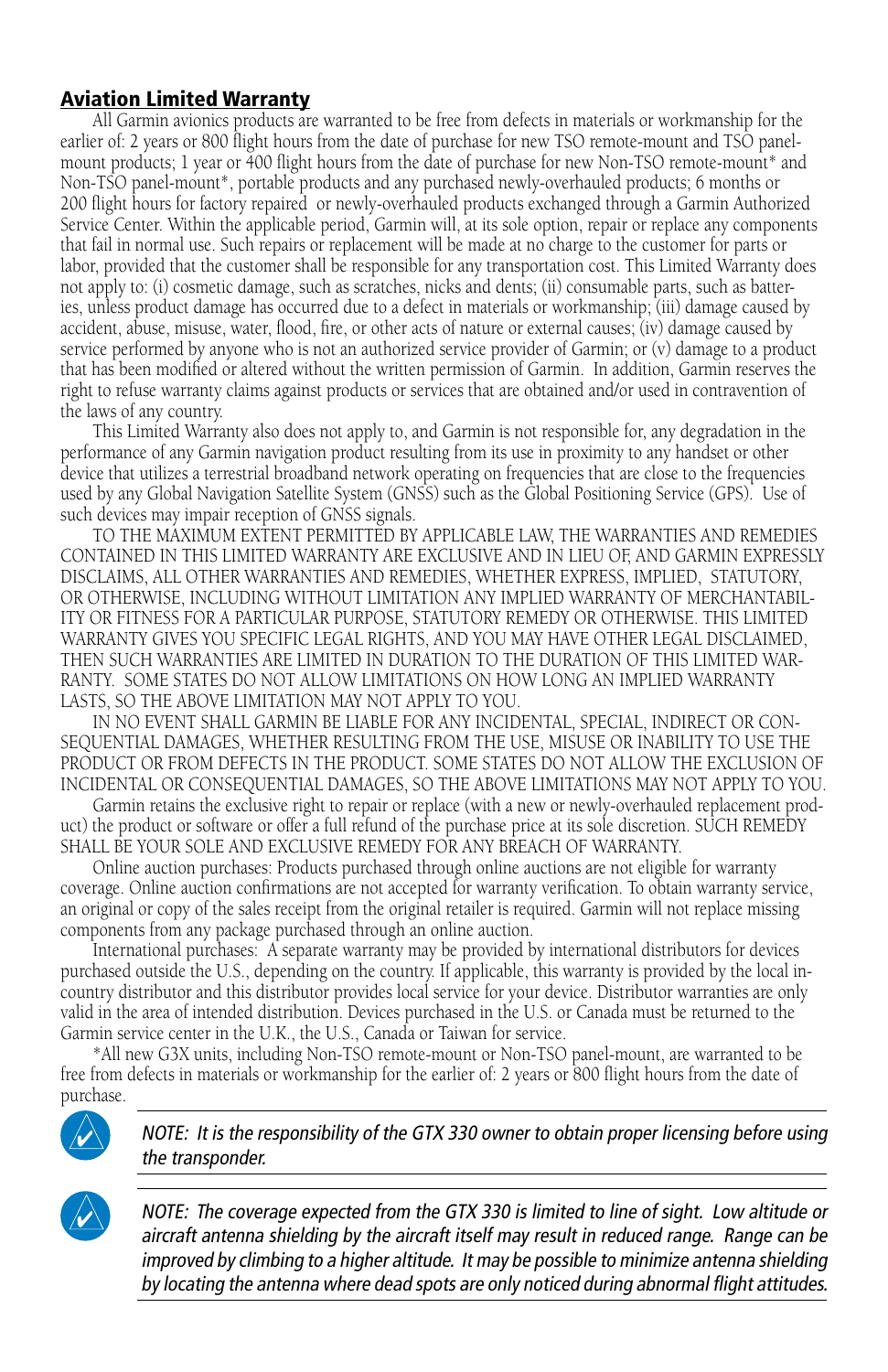

*The GTX 330 transponder is powered on by pressing the STBY, ALT or ON keys, or by a remote avionics master switch (if applicable). After power on, a start-up page is displayed while the unit performs a self test.*

#### Mode Selection Keys

OFF - Powers off the GTX 330. Pressing STBY, ON, or ALT key powers on the transponder displaying the last active identification code.

**STBY** - Selects the standby mode. When in standby mode, the transponder will not reply to any interrogations.



 $ON$ — In this mode, the transponder replies to interrogations, as indicated by the Reply Symbol ( $\blacksquare$ ). Replies do not include altitude information.

 $\text{ALT}$   $\text{In } \text{ALT}$  mode, the transponder replies to identification and altitude interrogations as indicated by the Reply Symbol ( $\mathbb{R}$ ). Replies to altitude interrogations include the standard pressure altitude received from an external altitude source, which is not adjusted for barometric pressure. The **ALT** mode may be selected in aircraft not equipped with an optional altitude encoder; however, the reply signal will not include altitude information.

Any time the function ON or ALT is selected the transponder becomes an active part of the Air Traffic Control Radar Beacon System (ATCRBS). The transponder also responds to interrogations from TCAS equipped aircraft.



**NOTE:** If Automatic Airborne Determination senses the aircraft is on the ground, the GTX 330 will not respond to ATCRBS or Mode S All-Call interrogations regardless of the operating mode.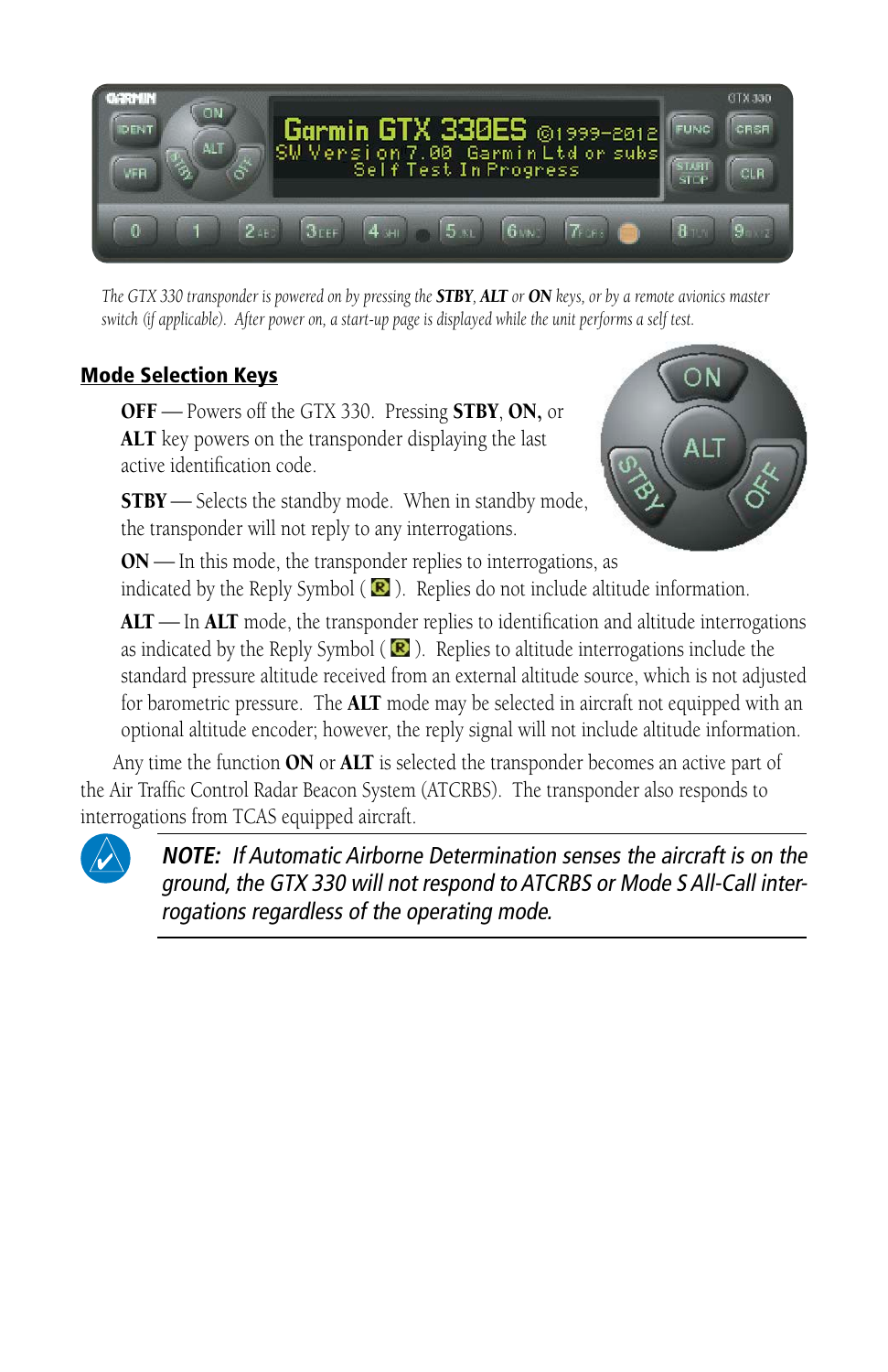#### Code Selection



Code selection is done with eight keys  $(0 – 7)$  providing 4,096 active identification codes. Pushing one of these keys begins the code selection sequence. Digits that are not yet entered appear as dashes. The new code is activated when the fourth digit is entered. Pressing the  $CLR$ key moves the cursor back to the previous digit. Pressing the **CLR** key when the cursor is on the first digit of the code, or pressing the CRSR key during code entry, removes the cursor and cancels data entry, restoring the previous code. You may press the **CLR** key up to five seconds after code entry is complete to return the cursor to the fourth digit. The numbers 8 and 9 are not used for code entry, only for entering a Count Down time, and for adjusting contrast and display brightness.



When the transponder code is changed, a notification is sent to ATC by the GTX 330. This notification is temporary and will not be sent if the GTX is inactive (i.e., set to **STBY**) when the code is changed.



**NOTE:** On a dual transponder installation, change the code on the active transponder. This ensures the notification is transmitted to ATC.

#### Keys for Other GTX 330 Functions



**IDENT** Pressing the IDENT key activates the Special Position Identification (SPI) Pulse for 18 seconds, identifying your transponder return from others on the air traffic controller's screen. The word IDENT will appear in the upper left corner of the display during this time.



VFR-Sets the transponder code to the pre-programmed VFR code selected during installation configuration (this is set to 1200 at the factory). Pressing the VFR key again restores the previous identification code. If the VFR Key is pressed when disabled (dependent upon installation configuration) a VFR Key Disabled message appears to indicate that no operation took place.



FUNC— Changes the page shown on the right side of the display. Display data includes Pressure Altitude, Flight Time, Altitude Monitor, Count Up, and Count Down timers. Also displays Outside Air Temperature, Density Altitude, Contrast, Display, and ADS-B Operation (dependent upon installation configuration).



**START/STOP**— Starts and stops the Altitude Monitor, Count Up, Count Down, and Flight timers.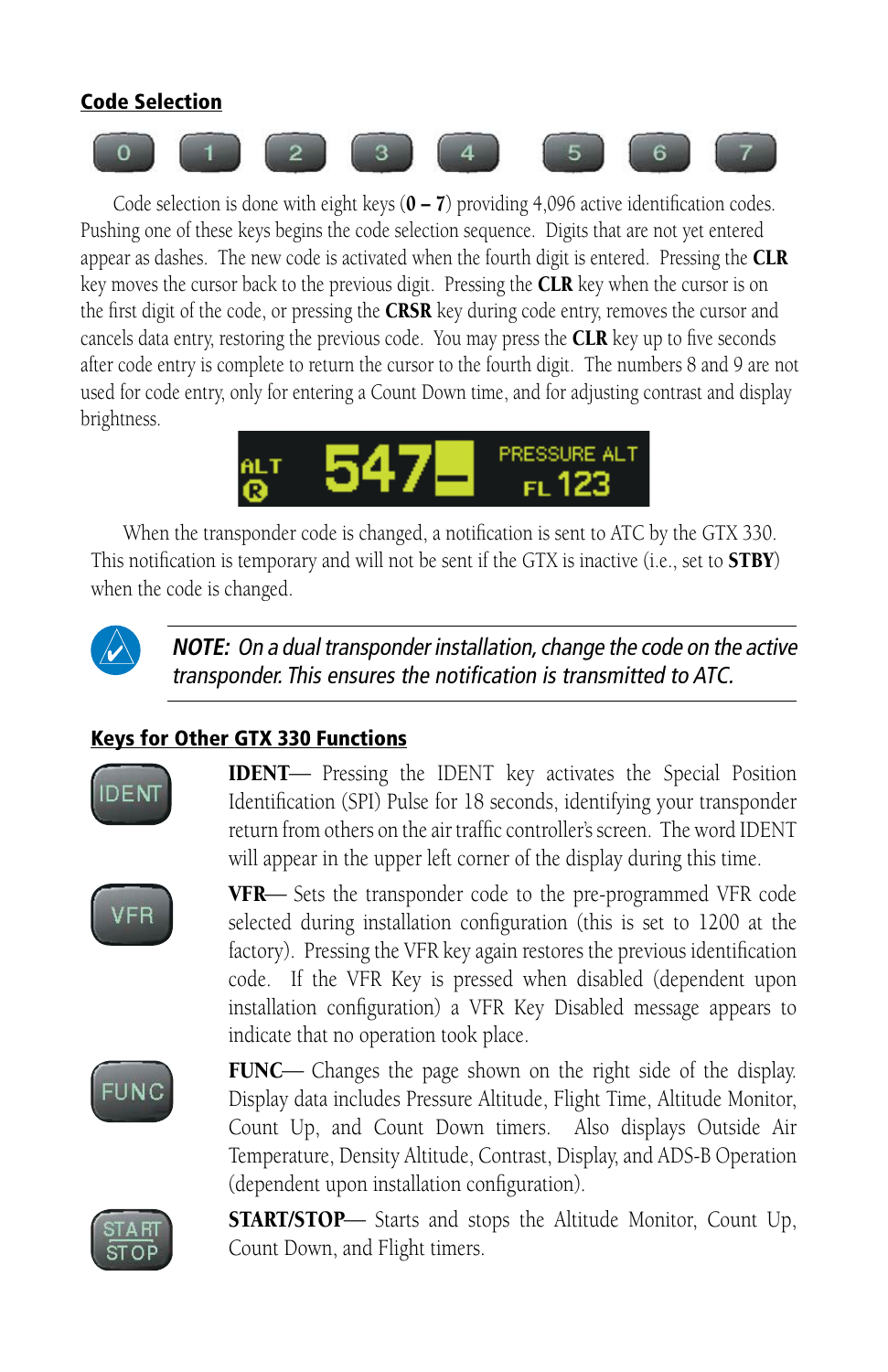

**CRSR**— Initiates starting time entry for the Count Down timer and cancels transponder code entry.



**CLR**— Resets the Count Up, Count Down, and Flight timers. Cancels the previous keypress during code selection and Count Down entry. Returns cursor to the fourth code digit within five seconds after entry.



g

8 Reduces Contrast and Display Brightness when the respective fields are displayed (dependent upon installation configuration) and enters the number eight into the Count Down timer.

**9** Increases Contrast and Display Brightness when the respective fields are displayed (dependent upon installation configuration) and enters the number nine into the Count Down timer.

#### Function Display



**NOTE:** GTX 330 options are normally set at time of installation. For changes to the GTX 330 parameters, contact your Garmin authorized dealer.

FLIGHT ID AIR123 FLIGHT ID: Displays the Flight ID. The CRSR key opens the Flight ID entry dialog if the 'ALLOW PILOT TO EDIT FLT ID' option is enabled during installation configuration.



**PRESSURE ALT:** Displays the altitude data supplied to the GTX 330 in feet, hundreds of feet (i.e., flight level), or meters (dependent upon installation configuration).



FLIGHT TIME: Timer start is configured as either Manual or Automatic. When Manual, displays the Flight Time, controlled by the START/STOP and CLR keys. When Automatic, the timer begins when takeoff is sensed.



ALTITUDE MONITOR: Controlled by START/STOP key. Activates a voice alarm and warning annunciator when altitude limit is exceeded.



**OAT/DALT:** Displayed when the GTX 330 is configured with temperature input. Displays Outside Air Temperature and Density Altitude.



COUNT UP TIMER: Controlled by START/STOP and CLR keys.



COUNT DOWN TIMER: Controlled by START/STOP, CLR, and CRSR keys. The initial Count Down time is entered with the  $0 - 9$ keys.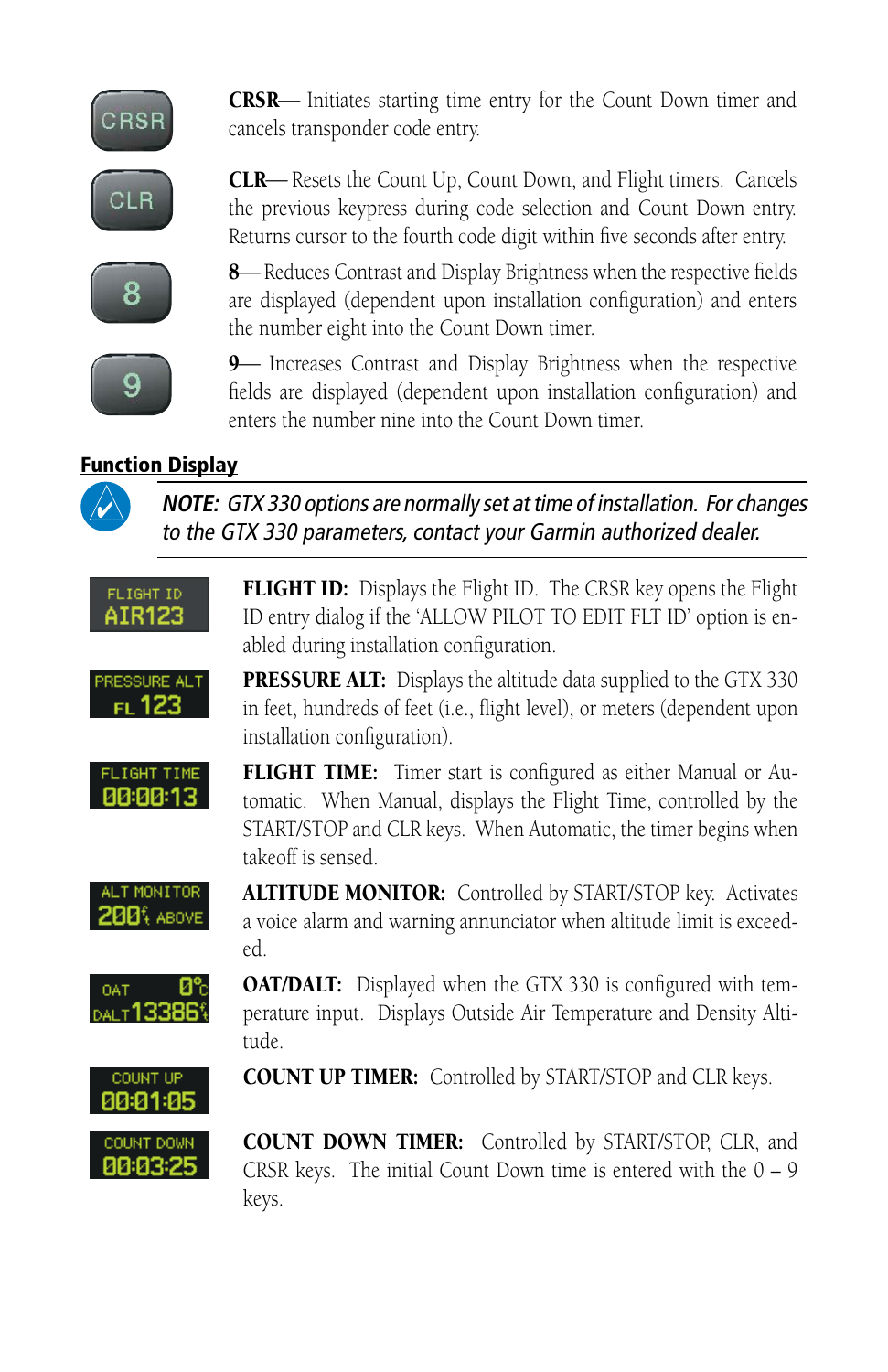

CONTRAST: This page is only displayed if manual contrast mode is selected during installation configuration. Contrast is controlled by the 8 and 9 keys.





**DISPLAY:** This page is only displayed if manual backlighting mode is selected during installation configuration. Backlighting is controlled by the 8 and 9 keys.

ADS-B: This page is displayed if the ADS-B pilot set option is selected during installation configuration of an ES enabled GTX 330. ADS-B defaults to ON at each power cycle. ADS-B ON/OFF is controlled by the START/STOP key. Turn ADS-B OFF only at the request of ATC. NO ADSB will appear in the upper left corner when ADS-B is configured ON but cannot transmit the position of the aircraft, or when ADS-B TX is manually turned OFF.

#### Altitude Trend Indicator

When the PRESSURE ALT page is displayed, an arrow may be displayed to the right of the altitude, indicating that the altitude is increasing or decreasing. One of two sizes of arrows may be displayed depending on the vertical speed rate. The sensitivity of these arrows is initially set during transponder installation.

#### Timer Operation

#### **To operate the Flight Timer:**

- **1)** Press the **FUNC** key until FLIGHT TIME is displayed.
- **2)** If the GTX 330 is configured with Automated Airborne Determination, the timer begins automatically when the unit senses that the aircraft has become airborne. The timer may be reset to zero at every takeoff, continue accumulating time at takeoff, or may be controlled manually.
- **3)** If desired, press **START/STOP** to pause or restart the timer.
- **4)** Press **CLR** to reset the timer to zero.
- **5)** If the timer is configured to start automatically it will stop when the Automated Airborne Determination senses that the aircraft is on the ground.

#### **To operate the Count Up timer:**

- **1)** Press the **FUNC** key until COUNT UP is displayed.
- **2)** If necessary, press **CLR** to reset the Count Up timer to zero.
- **3)** Press **START/STOP** to begin count up.
- **4)** Press **START/STOP** again to pause the timer.
- **5)** Press **CLR** to reset the timer to zero.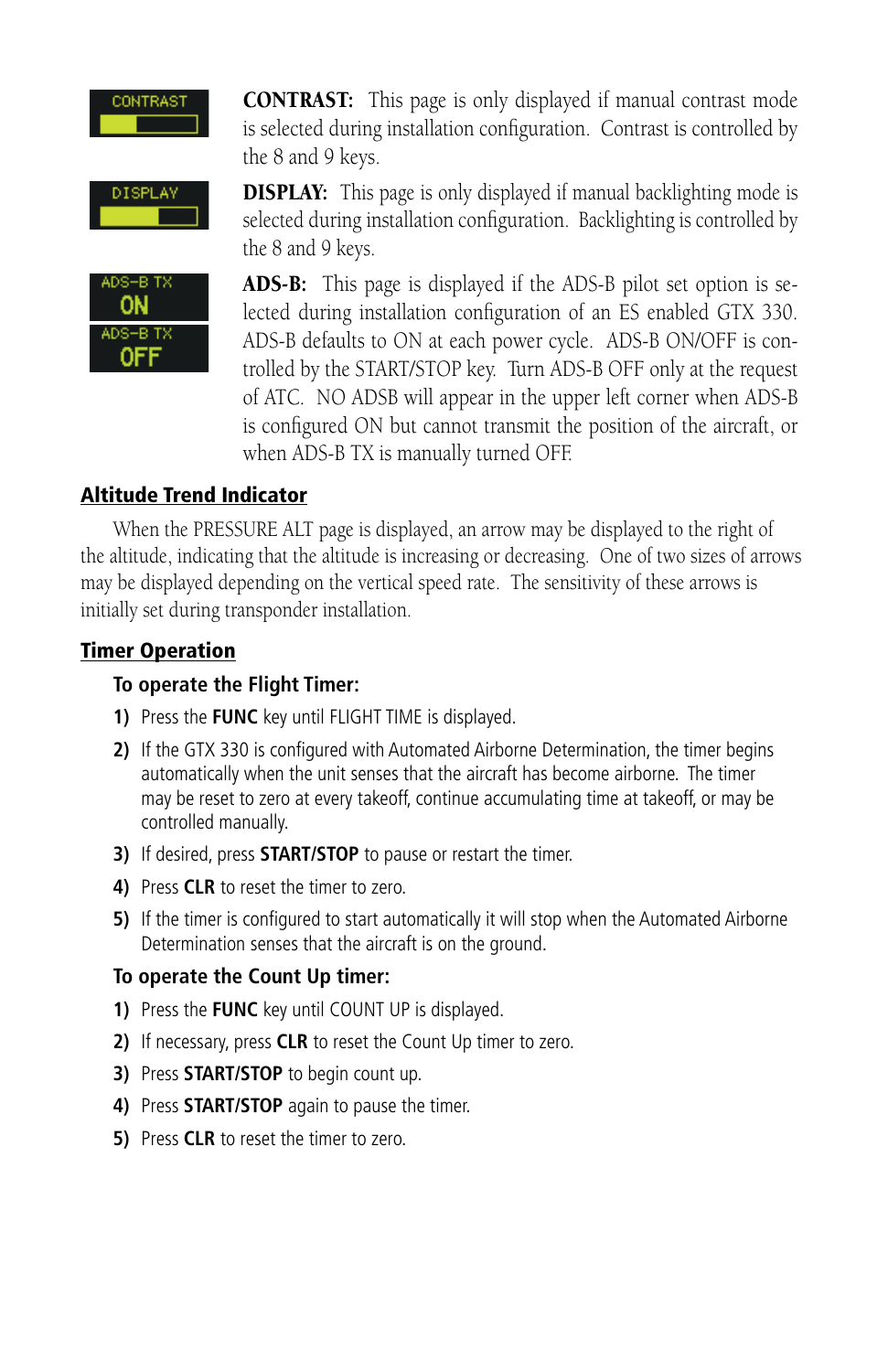#### **To operate the Count Down timer:**

- **1)** Press the **FUNC** key until COUNT DOWN is displayed.
- **2)** Press **CRSR** and use the **0 9** keys to set the initial time. All digits must be entered (use the 0 key to enter leading zeros).
- **3)** Press **START/STOP** to begin count down.
- **4)** Press **START/STOP** again to pause the timer.
- **5)** When the Count Down timer expires, the COUNT DOWN banner is replaced with a flashing EXPIRED, the message "Timer Expired" is heard, and the time begins counting up.
- **6)** Press **CLR** to reset the timer to the initial time value.

#### Automatic ALT Mode Switching

If the GTX 330 is configured for Automated Airborne Determination, the system automatically switches to ALT Mode when takeoff is sensed.



**NOTE:** Automatic mode switching can be disabled in software version 8.03 and later by setting Auto-ALT to OFF during installation configuration.

#### Failure Annunciation

If the unit detects an internal failure or an ADS-B transmission failure, the screen displays FAIL. When FAIL is annunciated no transponder data is transmitted.

#### Altitude Monitor Operation

#### **To operate the Altitude Monitor:**

- **1)** Climb to assigned altitude.
- **2)** Press the **FUNC** key until ALT MONITOR is displayed.
- **3)** Press **START/STOP** key to start monitoring altitude.
- **4)** Press **START/STOP** key again to cancel Altitude Monitor.

Altitude deviation is shown in hundreds of feet ABOVE or BELOW the selected altitude. When the aircraft's altitude exceeds the deviation limit, ABOVE or BELOW flashes and an audio tone or the message "Leaving Altitude" is heard. ABOVE or BELOW flashes until the aircraft returns to within 100' of the selected altitude.

To select a new monitored altitude, press the START/STOP key to deactivate, then press again to activate the new monitored altitude.

If another function is selected for viewing, such as a Timer or Pressure Altitude, the Altitude Monitor is automatically displayed with a flashing alert when the altitude excursion exceeds the configured deviation value. The Altitude Monitor stops when the current deviation exceeds 1000 feet plus the configured deviation value.

The maximum configured deviation values that can be set by a Garmin authorized service center are as follows:

Flight Level or Feet Maximum Limits – 300 feet BELOW, 0 feet to 1999 feet ABOVE

Meters Maximum Limits – 300 meters BELOW, 0 meters to 609 meters ABOVE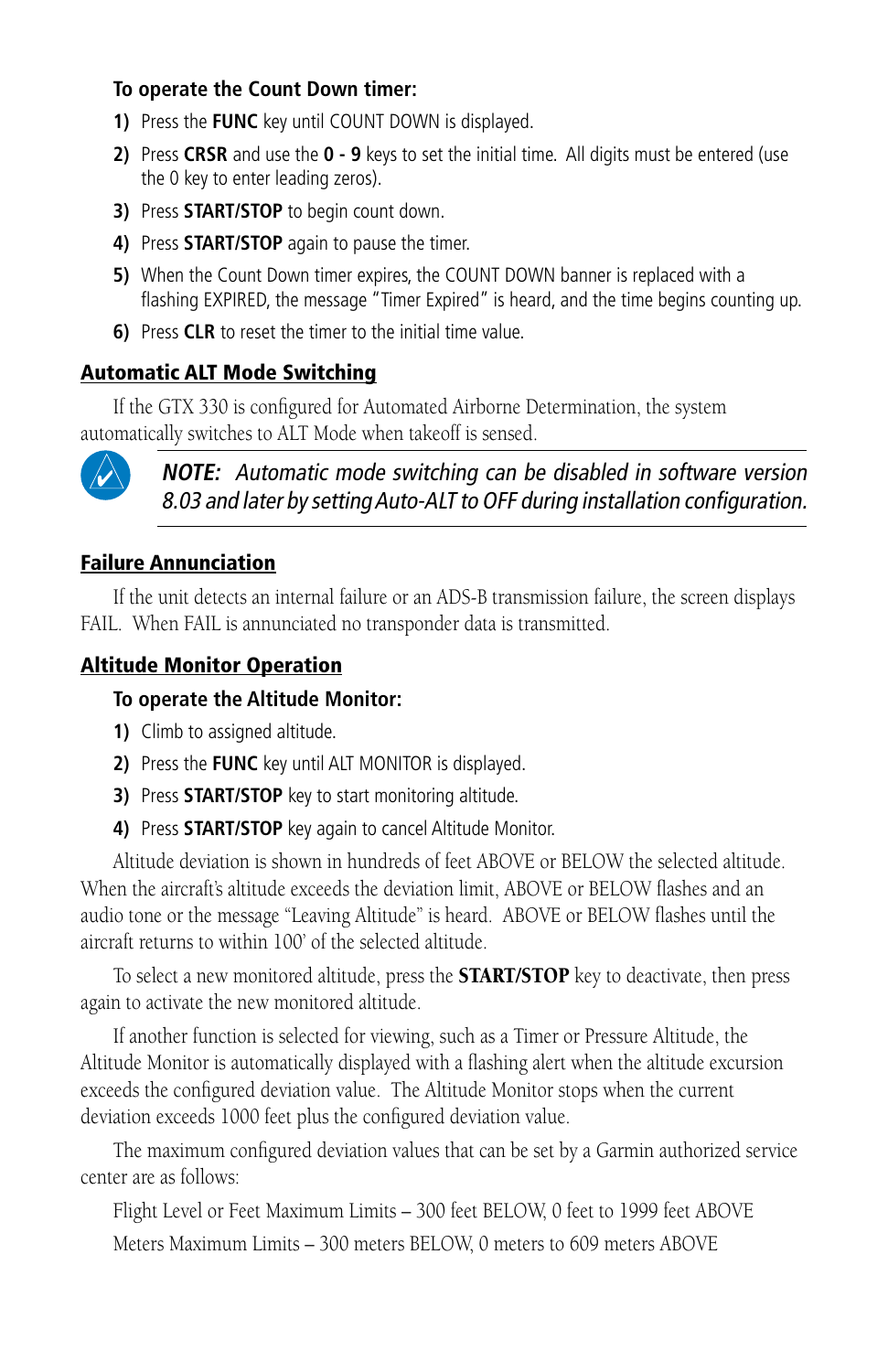#### Mode S Data Transmission

In addition to 4096 code and pressure altitude, the GTX 330 is capable of transmitting aircraft identification, transponder capability, and maximum speed range. Aircraft identification is commonly referred to as FLT ID (Flight Identification). The GTX 330 may be configured by the installer to allow the flight crew to enter FLT ID for each flight. An example is when air-carrier service requires changing the FLT ID.

The FLT ID may consist of the aircraft registration or a flight number as agreed upon with the local aviation authority. In either case, the FLT ID must be the same aircraft identification that appears in the flight plan to correlate the aircraft identification seen on ATC radar with the correct voice call sign for the aircraft. If no flight plan is filed with the aviation authority (as may be permitted by regulations), the FLT ID entered is the aircraft registration marking.

When flight crew entry of the FLT ID is not required, the installer configures the system to report the aircraft identification according to local aviation requirements. In this configuration, alteration of the FLT ID by the flight crew is not possible.

#### Flight ID Entry Dialog

When ALLOW PILOT TO EDIT FLT ID is enabled at installation, the flight crew may change the Flight ID after power up by navigating to the FLIGHT ID Page and pressing the CRSR key. This opens the Flight ID Entry dialog. After the flight crew enters the correct Flight ID, the aircraft identification that is transmitted in response to ATC radar interrogations will properly correlate with the associated call sign for voice communication with the aircraft.

If ALLOW PILOT TO EDIT FLT ID is required but is disabled, contact a Garmin authorized service center for GTX 330 configuration.



#### **Flight ID Entry Dialog**

#### Editing the Flight ID

When the Flight ID Entry dialog is displayed, press the **CRSR** key to begin editing the Flight ID. To change a character, press the number keys corresponding to the alphanumeric character entry. For example, to enter the letter R, press the  $5$  key four times. Each time an alphanumeric character is entered, press the  $CRSR$  key to move the cursor to the next blank field. Pressing the **CLR** key moves the cursor back to the previous character. Once the last character is entered, press the CRSR key to move the cursor over the remaining blank fields to complete Flight ID entry.



**Editing the Flight ID**



**NOTE:** No space is needed when entering Flight ID characters. When a flight ID contains a space, the GTX 330 automatically removes the spaces upon completion of Flight ID entry.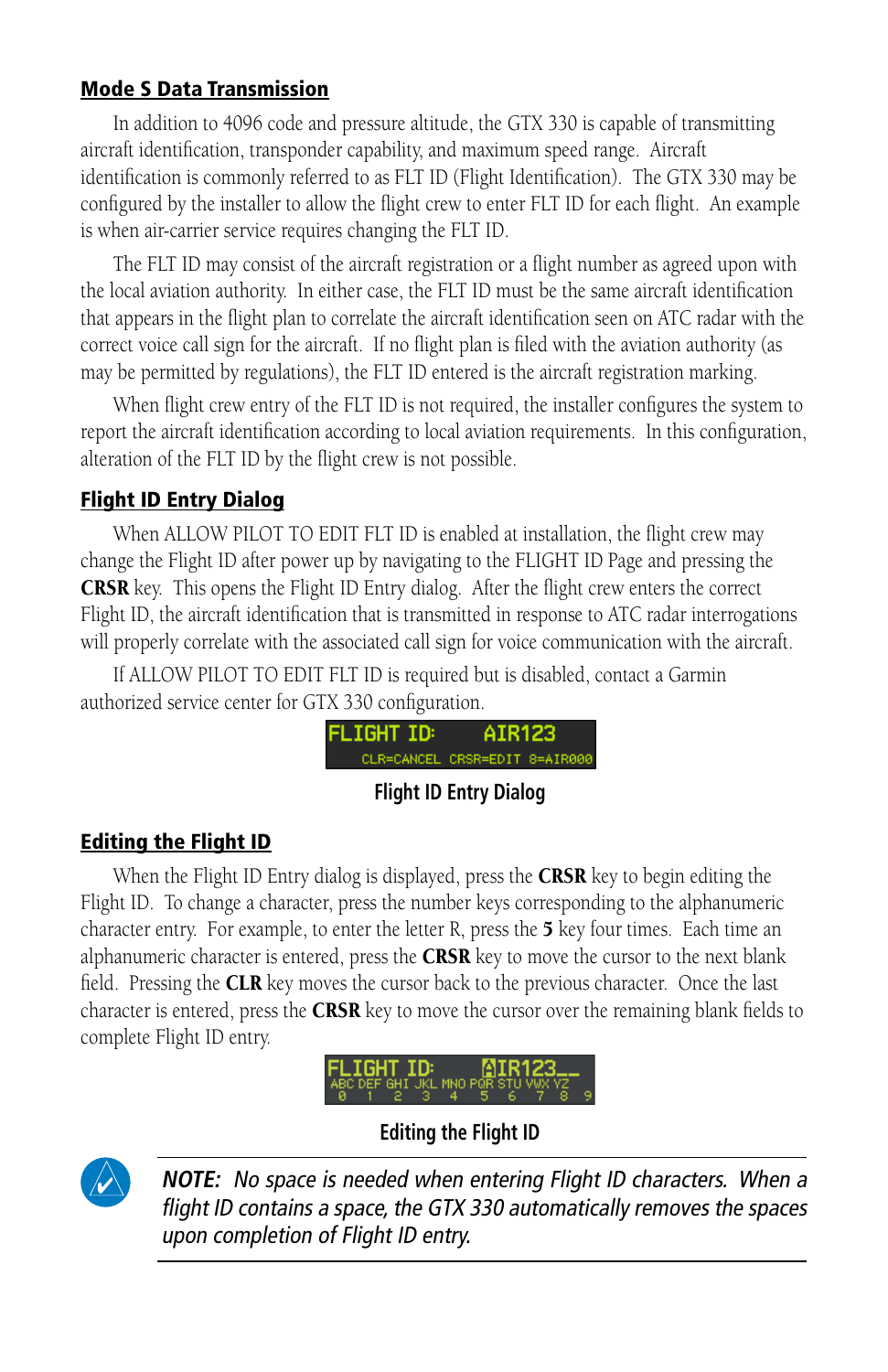

**NOTE:** If the entered Flight ID is blank (i.e. all spaces), the new Flight ID will not be saved by the GTX 330 and the dialog will remain open.

If an error is made while entering a Flight ID, press the **CLR** key to back up to any point. If the **CLR** key is pressed when the cursor is covering the first Flight ID character, the Flight ID will revert to the last Flight ID entered, and the dialog will remain open. If the CLR key is pressed when the Flight ID is not being edited, the dialog will close without saving.

When the transponder Flight ID is changed, a notification is sent to ATC by the GTX 330. This notification is temporary and will not be sent if the GTX 330 is inactive (i.e., set to STBY).



**NOTE:** For dual transponder installations, change the Flight ID on the active transponder. This ensures the notification is transmitted to ATC.



**NOTE:** The GTX 330 must be set to **ON** or **ALT** during a Flight ID change in order for ATC to be notified of the change.

#### Resetting the Flight ID to Default

If a default Flight ID is configured, the Flight ID Entry dialog will display an option in the lower right corner of the screen "8=<DEFAULT>", where <DEFAULT> is the configured default Flight ID. Press the 8 key to reset the Flight ID to this default and close the dialog. If a default Flight ID is required but is not configured, contact a Garmin authorized service center for GTX 330 configuration.

### GTX 330 Mode S Transponder Features

#### GTX 330D Diversity Mode S Transponder

The GTX 330D Diversity Mode S Transponder incorporates antennas mounted on the top and bottom of the aircraft for dependable operation while maneuvering. Top and bottom antennas are less prone to antenna shadowing by the aircraft structure while turning. A top mounted antenna is in a better viewing position for interrogation and reply to overhead aircraft.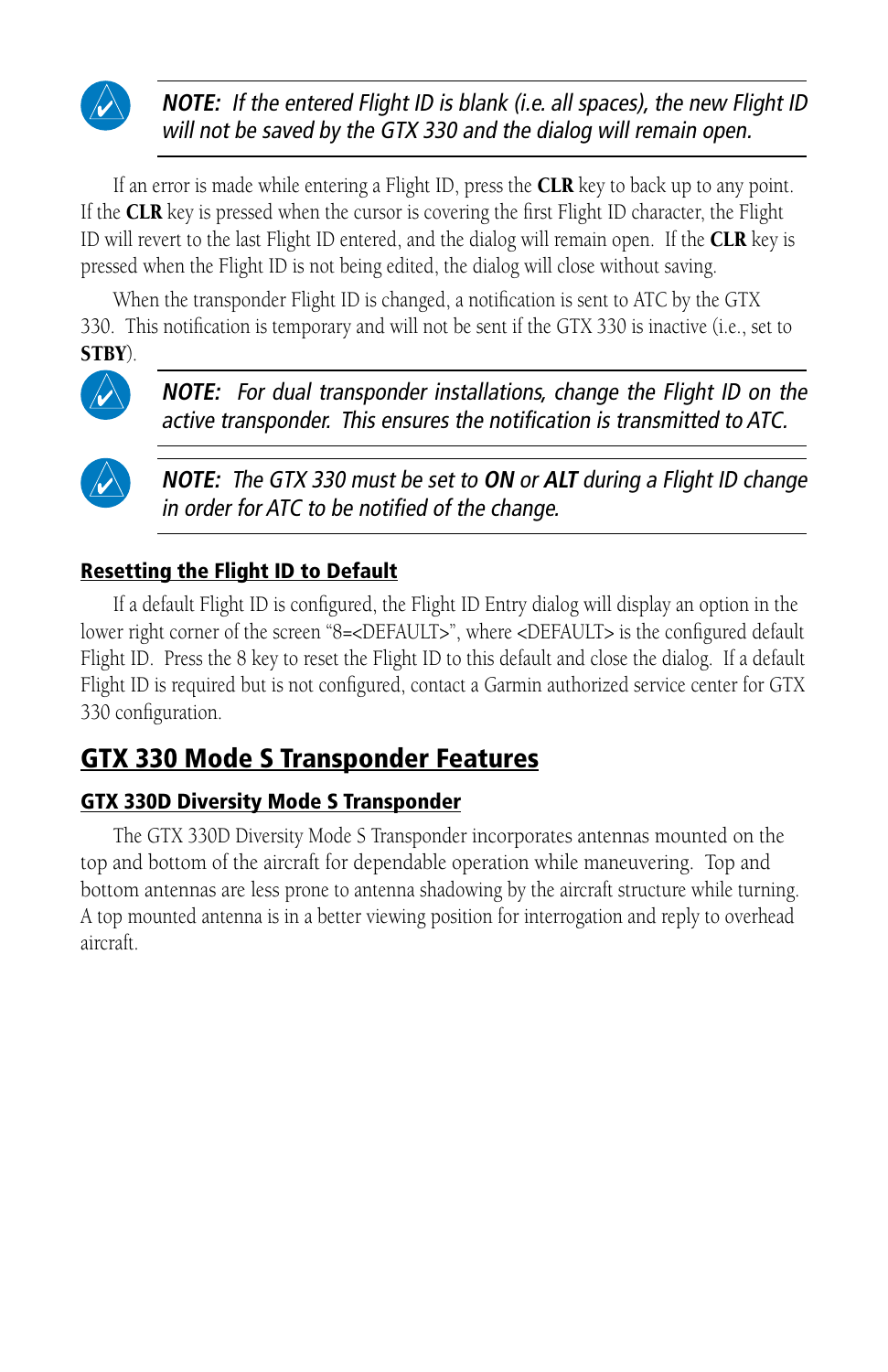#### Traffic Information Service

The GTX 330 Mode S transponder provides a data link for Traffic Information Service (TIS). TIS is derived through a Mode S transponder data link and viewed on a multifunction display. ATC radar sends a traffic picture within a radius of 55 miles from select sites. The TIS protected area is a cylinder of 7-mile radius, extending 3500' above and 3000' below the aircraft. Refer to the AIM Chapter 1 for more details.

TIS provides a graphic display of traffic information in the cockpit for non-TCAS equipped aircraft. Transponder-equipped aircraft can be displayed within the coverage volume within range of your position on indicators such as a Garmin GNS 430 or GNS 530, GTN 6XX/7XX, GNS 480, and GMX 200. Aircraft without an operating transponder are invisible to TIS. Refer to 400/500 series, GTN 6XX/7XX, GNS 480, or GMX 200 pilot literature for details.

#### GTX 330 ES Options

Automatic Dependent Surveillance-Broadcast (ADS-B) technology improves situational awareness and flight safety. With ADS-B capabilities, position, velocity, and heading information are automatically transmitted to other aircraft and ground stations. The current air traffic control system depends on a transponder request for pertinent aircraft information and does not include 3D position. ADS-B provides automatic transmission of aircraft information without a request.



**NOTE:** The GTX 330 with software version 8.01 or later, has been shown to comply with TSO-C166b and AC 20-165 and is eligible for use as an ADS-B out Transmitter meeting the requirements of 14 CFR 91.225 and 91.227 when installed in accordance with Garmin's installation instructions. Refer to the AFMS for more information on your installation and whether it is ADS-B version 2 compliant.

#### Audio Alerts

When connected to the aircraft audio system, the GTX 330 will emit important voice alerts at relevant times. The alerts the GTX 330 will emit are:

- "Leaving Altitude" Altitude Monitor deviation is exceeded.
- "Traffic" TIS traffic alert is received.
- "Traffic Not Available" TIS service is not available or out of range.
- "Timer Expired" Count down time has expired.

To change the volume of the alerts, and toggle between male voice, female voice, or tone alerts, refer to the installation guide.